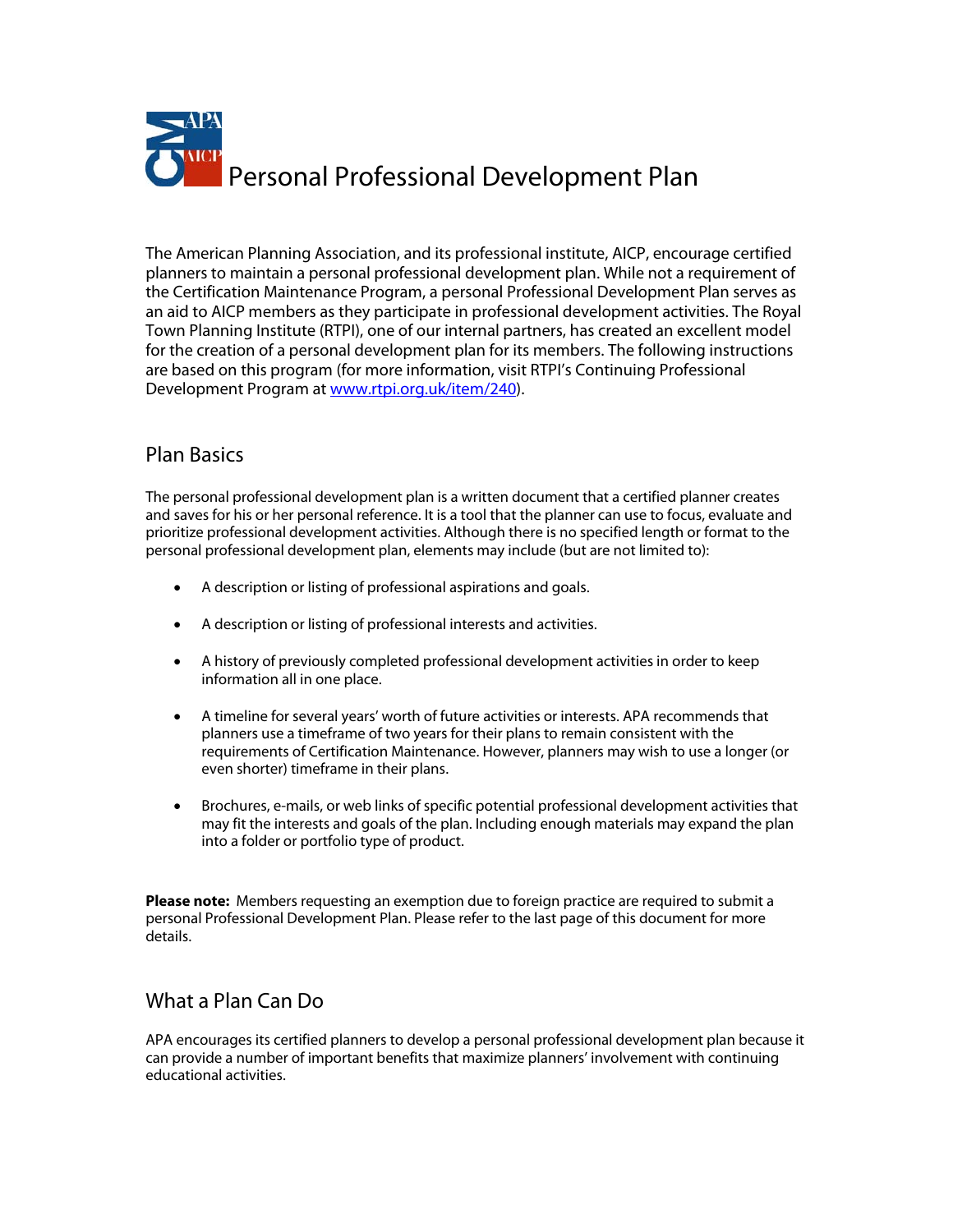A personal professional development plan:

- Affords the planner an opportunity to assess current professional development needs and anticipate future needs.
- Functions as a tool the planner can use to evaluate educational activities and identify those that meet his or her professional development needs.
- Allows the planner to target his or her resources toward those activities that best meet his or her professional needs.
- May provide greater justification to employers for granting participation or financial assistance for particular activities already identified in the plan.

## How to Develop a Plan

- There is no prescribed method for creating a personal professional development plan. However, here are several tips that can help your plan creation process.
- Begin by writing down all the tasks you are currently responsible for, areas you must be knowledgeable about, the skills you need to possess, and changes that are likely to occur in the next two years.
- Seriously consider any short or long-term goals you might have for developing or adapting your career. Be realistic about your ambitions and about the time needed to achieve them.
- Develop ideas about your continuing education needs, what priority each need has, and then list your priorities for the next two years (or whichever timeframe you have chosen).
- Don't necessarily restrict yourself to thinking about your current professional responsibilities. Think about your career and its development, and consider whether this is a time to strengthen existing skills, develop new skills or broaden your understanding of the planning process.
- You may wish to divide specific continuing education activities into three major categories:
	- Activities needed in order to undertake or advance your current planning work.
	- Activities that keep you in touch with planning issues not directly related to your day‐to‐day work.
	- Activities that develop skills complementary to professional planning activities and are designed to help career progression or to maintain competence.
- Remember that your personal professional development plan is a flexible document. Return to this document every few months to re‐assess its contents, add new ideas, and revise elements that may no longer apply.